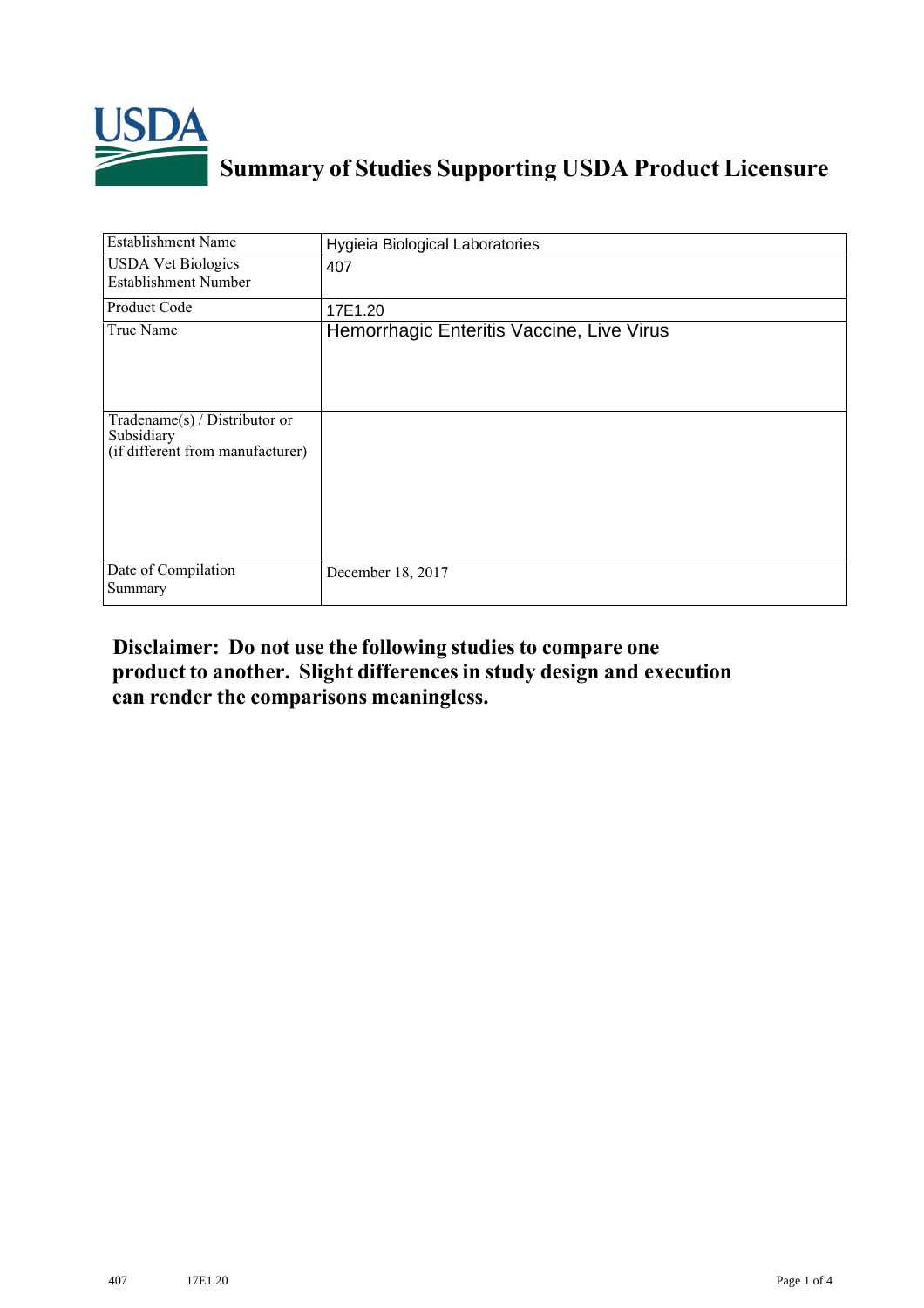| <b>Study Type</b>              | Efficacy                                                          |  |  |  |  |  |  |
|--------------------------------|-------------------------------------------------------------------|--|--|--|--|--|--|
| <b>Pertaining to</b>           | Hemorrhagic Enteritis Vaccine, Live Virus                         |  |  |  |  |  |  |
| <b>Study Purpose</b>           | Demonstrate efficacy against virulent hemorrhagic enteritis virus |  |  |  |  |  |  |
| <b>Product Administration</b>  | One dose, administered through drinking water                     |  |  |  |  |  |  |
| <b>Study Animals</b>           | Five week old turkeys divided into 3 groups                       |  |  |  |  |  |  |
|                                | Group 1: vaccinated with product and challenged                   |  |  |  |  |  |  |
|                                | Group 2: sham vaccinated and challenged (positive control)        |  |  |  |  |  |  |
|                                | Group 3: sham vaccinated, non-challenged (negative control)       |  |  |  |  |  |  |
| <b>Challenge Description</b>   | Domermuth strain of hemorrhagic enteritis virus administered at   |  |  |  |  |  |  |
|                                | 3 weeks post vaccination                                          |  |  |  |  |  |  |
| <b>Interval observed after</b> | Observed daily for 4 days and then evaluated for internal         |  |  |  |  |  |  |
| challenge                      | changes (lesions) specific to hemorrhagic enteritis virus         |  |  |  |  |  |  |
|                                | infection.                                                        |  |  |  |  |  |  |
| <b>Results</b>                 | Vaccinates and controls were evaluated in terms of hemorrhagic    |  |  |  |  |  |  |
|                                | enteritis clinical signs and/or grossly observable lesions.       |  |  |  |  |  |  |
|                                |                                                                   |  |  |  |  |  |  |
|                                | No birds showed clinical signs after challenge.                   |  |  |  |  |  |  |
|                                |                                                                   |  |  |  |  |  |  |
|                                | Birds with observable lesions:                                    |  |  |  |  |  |  |
|                                | Group 1: 2/32                                                     |  |  |  |  |  |  |
|                                | Group 2: 21/22                                                    |  |  |  |  |  |  |
|                                | Group 3: 0/22                                                     |  |  |  |  |  |  |
|                                |                                                                   |  |  |  |  |  |  |
|                                | Raw data on attached page                                         |  |  |  |  |  |  |
|                                |                                                                   |  |  |  |  |  |  |
|                                |                                                                   |  |  |  |  |  |  |
| <b>USDA Approval Date</b>      |                                                                   |  |  |  |  |  |  |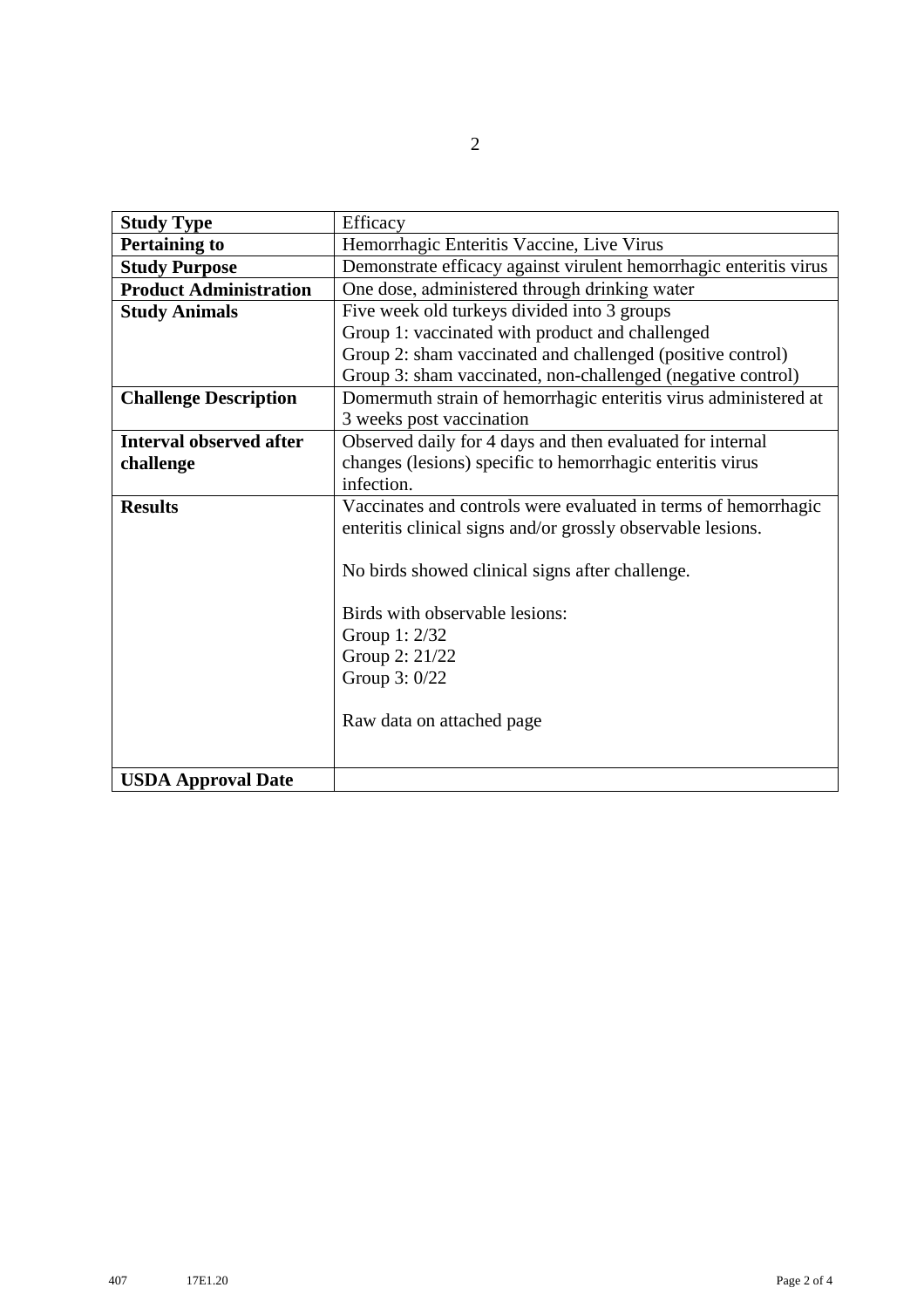| <b>Group/Bird</b> | <b>Enlarged and/or marbled</b> | Hyperemic or hemorrhagic intestine |
|-------------------|--------------------------------|------------------------------------|
|                   | spleen                         |                                    |
| Group 1/340       | X                              |                                    |
| Group 1/357       | $\mathbf{X}$                   |                                    |
| Group 2/303       | X                              |                                    |
| Group 2/305       | $\mathbf X$                    |                                    |
| Group $2/310$     | X                              | $\mathbf X$                        |
| Group 2/316       | $\mathbf X$                    |                                    |
| Group 2/321       | $\mathbf X$                    | $\mathbf X$                        |
| Group 2/322       | X                              | $\mathbf X$                        |
| Group 2/325       | X                              | $\mathbf X$                        |
| Group 2/327       | X                              |                                    |
| Group 2/331       | $\mathbf X$                    | $\mathbf X$                        |
| Group 2/332       | $\mathbf X$                    |                                    |
| Group 2/334       | $\mathbf{x}$                   |                                    |
| Group 2/337       | X                              | $\mathbf X$                        |
| Group 2/338       | X                              |                                    |
| Group 2/353       | X                              |                                    |
| Group 2/354       | $\mathbf{X}$                   | $\mathbf{X}$                       |
| Group 2/358       | $\mathbf{X}$                   | X                                  |
| Group 2/361       | X                              |                                    |
| Group 2/362       | X                              | X                                  |
| Group 2/367       | X                              |                                    |
| Group 2/372       | X                              | $\mathbf X$                        |
| Group 2/376       | $\mathbf X$                    | $\mathbf X$                        |

Raw data shown below for birds classified as positive. All other birds normal